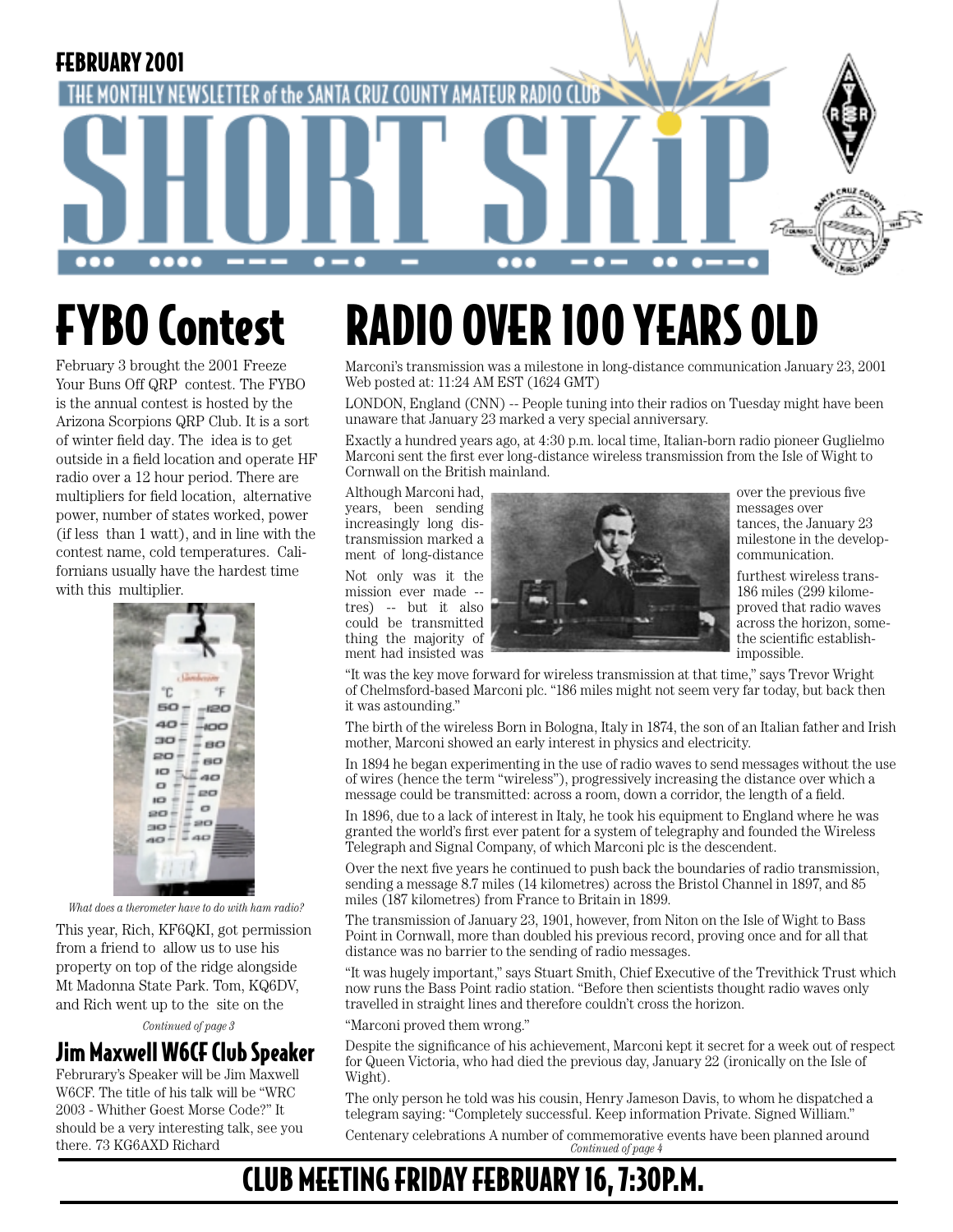

Published 12 times per year. Free to members. **Santa Cruz County Amateur Radio Club, Inc.** Post Office Box 238 Santa Cruz, CA 95061-0238 Editor and Publisher Ron Baldwin, K6EXT (408) 427-0565 K6EXT@fireclay.com Columnist: Art Lee, WF6P Production and Distribution: Dave Harbaugh, W6TUW

#### MINUTES of the BOARD from the SANTA CRUZ COUNTY AMATEUR RADIO CLUB

A regular meeting of the board was called to order at 1835 hours on Friday, January 19, 2001 at Dominican Hospital Education Center in Santa Cruz. The president, Tom KQ6DV, was in the chair. Also present were the vice president, Richard KG6AXD; the secretary, Cap KE6AFE; the treasurer, Elaine KE6FRA; the members of the board Bruce AC6DN, Bill W6PAD, Allen WB6RWU, Ron W6WO, Mike KF6UXB; and a visitor, Sue Ann KG6BXD.

The minutes of the November 17 board meeting were unanimously approved.

The treasurer's report was a financial statement that showed financial activity for the period from November 2000 to January 19, 2001. The report, showing a balance on hand as of January 19 of \$3,418.01,was accepted unanimously upon motion by Cap.

During committee reports, Cap reported for the repeater committee that Dan AA6GD and Cap were in the process of cleaning out the "old building" at the K6BJ repeater site and selling the old junk that had been stored there on behalf of the club. The building is now available for a new club use. The repeaters have functioning well lately though some maintenance work is now needed.



#### **You Gotta Love Us!**

February always causes me to reflect on how much I love Ham Radio. I guess it's the "Valentine Factor". An article in the San Jose Mercury News about the Earthquake in India noted that the only disaster communications being provided were by "a few satellite telephones and Ham radio operators." This stuff warms my heart! I can hardly count all the ways in which Ham radio has embellished my life. I've made new

friends, and learned a lot about science and technology, and geography. Ham radio has broadened my horizons and increased my understanding of other cultures around the world. When you've made a contact you've made a friend, whether they are on some tropical isle in the middle of the ocean or in landlocked Siberia. Politics and religion don't interfere with Ham relationships. I don't believe it's an understatement to say that the Ham radio contributes to world peace and the betterment of mankind. I've also always loved the non commercial aspect of Ham radio: a big attraction for me about the hobby when I first started studying for my license was learning that it was illegal to use your operating privileges for business or profit in any way. Hams, by legal mandate, aren't in it for the money!

Another thing I love about Ham radio is all the help I've received from Hams in areas outside of the hobby. Recently Jim, KF6YRD, graciosly walked me through the process of obtaining a teaching credential that will enable me to pursue a new career. I discovered a great veterinarian for my pets through Ham radio. I've found support for my nascent writing career from fellow Hams who are writers. When I was going through my divorce Hams provided a wonderful social network to alleviate my depression. And Ham radio played a part in developing a new relationship for me that resulted in a new marriage. I could go on and on. I encourage everyone to set aside some time this month to reflect on all Ham radio has done for you. Welcome to one of the greatest hobbies in the world!

— 73, KQ6DV

There was no unfinished business.

During new business, Tom began a discussion of club committees for 2001. Volunteers to facilitate committee formation were sought. Tom appointed Bruce to the TVI committee, Sue Ann to the refreshments committee, Cap to the repeater committee, Richard to the Programs and entertainment committee, Dan AA6GD and Richard to the greeters committee, himself to the publicity committee, and Ron to the Newsletter committee. Board approval of Tom's appointments will be taken up in February.

The meeting was adjourned at 1928 hours.

#### This Months Mystery Item

I would never have guessed it but the clue is that a tuning fork usually has a very high Q. This little jewel is a picture of a 156 MHz resonator built by the University of Michigan that has a Q of 9400: the central disk is just 34

## A TIME FOR REN<del>E</del>

Time to renew your club membership again. Dues for the 2001 calendar year are payable as of December 1. Regular memberships are \$25, memberships for additional family members at the same address are \$6 each, and full time students under the age of 18 can become members for \$10. We look forward to having you as a member again in the coming year.

Make out your check to: SCCARC

Send it to SCCARC, PO BOX 238, SANTA CRUZ CA 95061-0238

micro meters across. Traditional highquality mobile RF components have a Q of less than 2000 and are so big they can only fit off-chip. Super-conducting devices suggest direct A/D conversion of received signals but pre filtering using MEMS will lower the power drain of digital signal processing— a vital issue for mobile radios. I plan to stay tuned to both of these exciting technologies.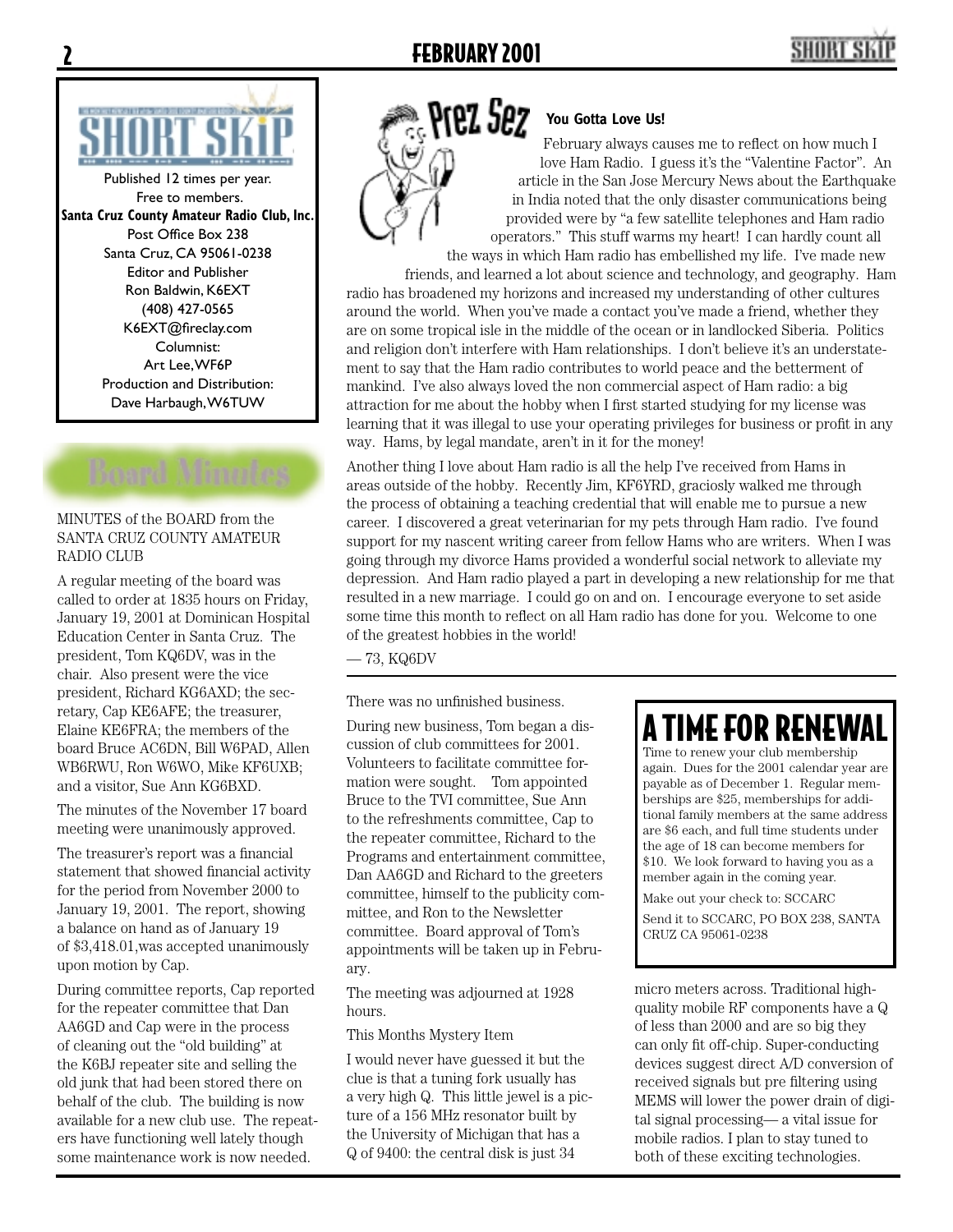## **SHORT SKI**

## FYBO Contest Continued Columbia. He was running 500mW



*Rich, KF6KQI using his archery skills.*

Friday before the contest. Using a bow and arrow, they were able to get a rope up across the field at about 60 feet high. This rope served as the support for two dipoles. One was 66 foot long and fed with 300 ohm window line and the other a 100 footer fed with 300 ohm TV ribbon cable. These were our main antennas.



*Close-up of Rich's "K2."*

We also had a resonant 20 meter vertical elevated on a DK9SQ 30 foot collapsible mast and a homebrew multi-band vertical that Ron, K6EXT, made.

We arrived at the site at about 7:00 AM on Saturday morning and hopped on the air to get the coldest temperature. It was 43 F, but within about 15 minutes the temp had dropped down to 39 F to give us another multiplier. We kept busy most of the day; each taking turns on the key. We worked contacts on 10, 15, 20, and 40 meters. The farthest contact was Alaska on 15 meters. One memorable Q was to Steve, VE7SL, in British

## **FEBRUARY 2001**

and seemed like he was next door. Ron, W6WO, and Kamal, KA6MAL, from our club found us and gave us several contacts on different bands.

The main contest rigs were two K2's. We also had a 20 meter and a 40 meter SST. While we only had one radio on the air as the contest station, the others were kept busy comparing ntennas and keeping the non-contesting ops busy. The internal battery in my K2 ran the rig at 5 watts for 7 hours including 52 contacts and a 45 minute rag chew, before falling below 11 volts. It would have run longer, but I decided not to over tax it.



*Tom, KQ6DV works 10 meters from his truck.*

The day was beautiful. As the sun came up the air warmed to 72 F, but we still felt cold just hearing the temps of 10 F from stations in the Midwest. Later I found out that several of these were set up in snow caves and snow rings and the ops got to them on skis and snowshoes.

As the evening approached the temperature dropped again down to 50 F. We were all pretty tired except for Chata (Tom's dog) who decided to go deer hunting in the dusk. We broke down the site in record time and packed up for the ride down the hill and the warmth of our car heaters.

A review of our log, 87 QSO's from 29 states. We worked station from NY to FL, all across the country and up to AK. With all the multipliers this was good for 80736 points. It will put us in the running. We might even be in the running for a prize. I hope it is as good as the prize a few years ago, a box of Eskimo Pies!

— Jeff, AC6KW



*Rich, KF6QKI and Jeff, AC6KW with twin "K2's."*



*Ron, K6EXT's homemade 20/40 meter antenna.*



Sponsored by the Naval Postgraduate School Amateur Radio Club Sanctioned by the American Radio Relay League: February 17, 2001 7:00 am - 3:00 pm k6ly.org/radiofest A Free Public Service & Family Event! General Stilwell Community Center Ord Military Community (old Fort Ord) 4260 Gigling Road, Seaside, California Flea Market, HRO Sunnyvale Amateur Radio Demonstrations Fantastic Guest Speakers Door Prizes Talk-in: 146.97- PL 94.8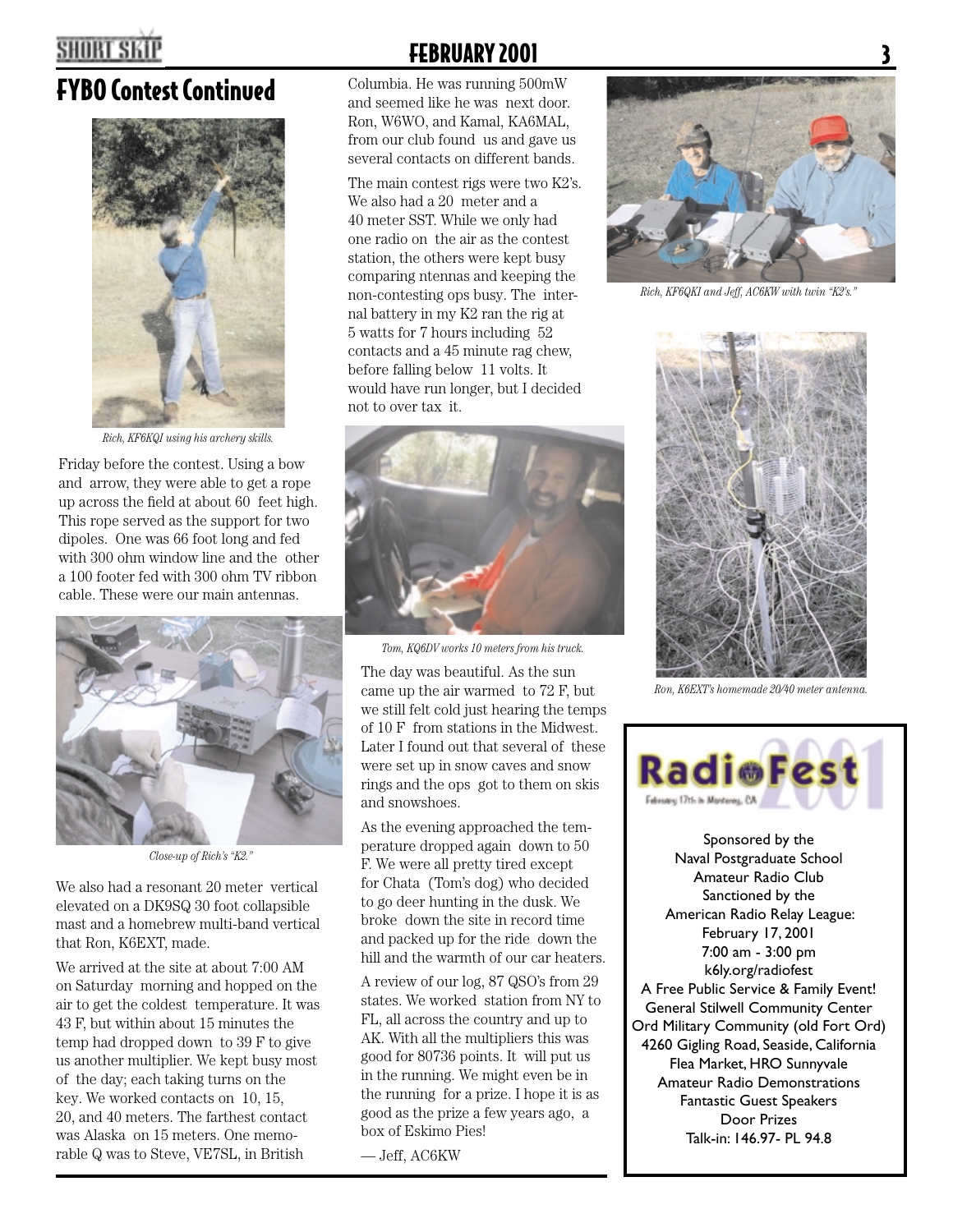# By Art Lee WF6P itavww3

On our recent trip to visit our daughter Joyce, KN6RR, in Sacramento, I fired up her rig. Last month the switch on the Radio Shack power supply quit on me. This month, the SWR was about 5:1. Bad coax? Bad connection at the antenna? I shut the rig down and figured that it was time for some long overdue maintenance. The Butternut vertical stands proudly but silently in the backyard with no antenna feed line installed and no ground rod connection. Shucks, I couldn't check in with my nets or work my CW skeds. Oh well, there's always email.

Our last club meeting was great, as usual. The speaker was our Santa Clara Valley Section Manager, Glenn Thomas, WB6W. He spoke on the role of the League's Official Observer (OO) program. We listened as we munched on some truly delicious cookies provided by our refreshment committee. We had between 50 to 60 members and guests present. Mike Benack, KG6VH, was there. It had been a long time since we had seen him. He was a regular member a decade ago and put in many hours on the old repeater shack and the moving of antennas to our present site. His XYL, Barbara (Silverthorne), N6MHM, was a great student in the ham class at Cabrillo College. She learned the code in two weeks and had a smooth fist, pounding out Morse characters in a precise, clear manner. Is she doing CW? I hope so but I'll bet that raising their young child takes precedence.

Our editor, Ron Baldwin, K6EXT, passed around his latest project, a beautifully constructed QRP HF transceiver made from a kit. There were many "Oh's" and "Ah's,"

### 4 FEBRUARY 2001

including mine, as members peeked at the circuit boards and wiring.

Our club President Tom Johnson, KQ6DV, does a great job and kicked off the meeting with the thought provoking question, "How many of you have been victims of malicious interference?" I was surprised at the 100% "yes" response. I have never been "hit" by an intentional jammer. Lucky? No, I think by and large, hams are great people. The other morning I had a sked on 7.220 with Terry Parks, N6NUN, on his boat in Ventura. Someone was calling CQ on that freq. I answered, and asked if I could put out a quick call, make my contact and QSY. He very politely agreed and said I could have the frequency! He moved off and I made my contact.

 Granddaughter Cheri, KE6BOP, is helping a friend get his ham license. She asked me for some up-to-date training materials so I referred her to ARRL.org on the net. Her friend downloaded a one-inch thick sheaf of papers – all the questions, but no answers. That was odd. He intends to learn the code as well so I will have to "re" find Super Morse or another code learning aid. I have an old "hard copy"of the program but assume it is available over the internet. She ordered the latest edition of "NowYou're Talking" as a starter.

 Cell phones: a great development. Last week I saw a young couple driving by in a Toyota pickup truck. Both the driver and passenger were talking on separate phones. I can only assume that they were not talking to each other. It is not hard to imagine that soon there will be no wiretype phones, only cell phones.

As I am writing this column, the February 5th edition of the San Jose Mercury News carried a piece "Ham Radio Linked World To India Rubble." For four days, "before telephone and mobile services were partially restored, the voices of two amateur ham radio operators were among the quake zone's vital links to the outside world …about casualties and relief needs." So, there is still a continuing need for ARES in our own neighborhood.



#### **TRADE or SELL TABLE at February MEETING**

Bring your surplus radio gear to sell or trade. The table will be set up before the club meeting. Put a price on your goodie and have fun trading or selling: mics, connectors, handhelds and related equipment, receivers, transmitters, etc. Let's have fun! —Dan AA6GD

### 100 Years Continued

the Bass Point Station, which has, over the past four years, been restored to its original 1901 condition, complete with replicas of the wireless equipment Marconi himself used.

"At 4:30 p.m. local time we'll be recreating Marconi's original message," says Smith, "And we'll also be using the station to transmit messages of goodwill to anyone who wants to receive them."

Further Marconi-linked events are planned for later in the year to commemorate an equally significant centenary -- that of Marconi's first Trans-Atlantic broadcast, on December 12, 1901.

Among these will be the opening of a Marconi Museum in Cheltenham, and the launch by Marconi plc of a Web site specially dedicated to the great inventor.

Marconi himself was awarded the Nobel Prize for Physics in 1909 in recognition of his pioneering work.

He died in Rome on July 20, 1937.

#### February 4, 2001 Treasurer's Report This is the time of year when the club's treasury is filled with membership dues renewals. TREASURER'S REPORT

| Checking account:                | \$1,195.29 |
|----------------------------------|------------|
| Money Market account: \$2,865.50 |            |
| <b>Total SCCARC funds:</b>       | \$4,060.79 |

#### **ARRL Amateur Radio News**

*Indian Hams Put Technology to the Task (Feb 8, 2001) -- Hams assisting with earthquake relief operations in the Indian State of Gujarat* 



*are even taking advantage of the UO-14 amateur FM satellite as they continue providing communication from the stricken region.*

*Hams within the quake zone and those keeping* 

*touch from the outside also have found themselves caught up in the human tragedy. The death toll from the quake now is estimated at up to 50,000 and could rise higher. Even more were injured, and one estimate says more than 600,000 were left homeless.*

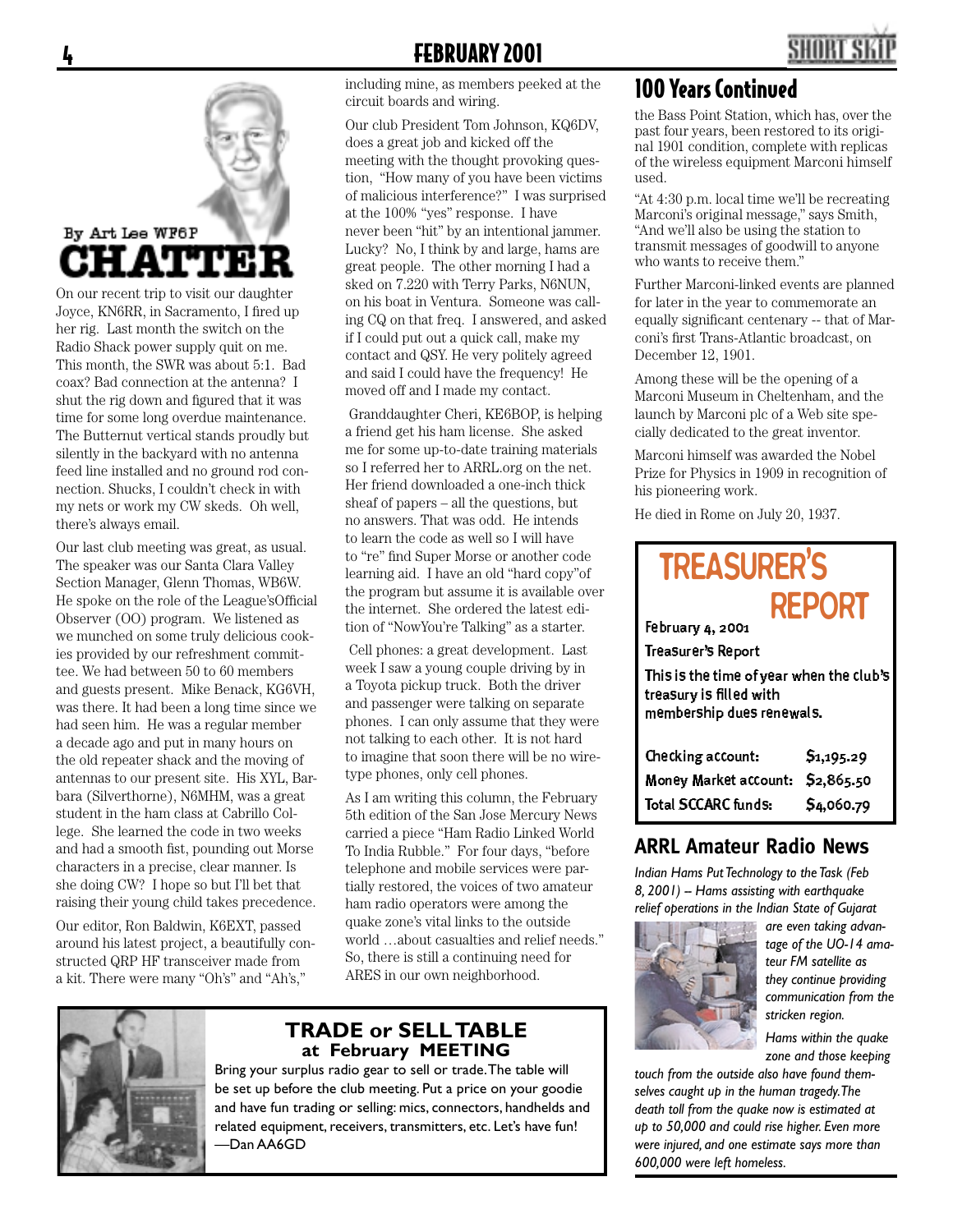## SHORT SK

## **FEBRUARY 2001**

## Ho-Hum reaction to ARRL CW shift

The ARRL's decision to no longer oppose the elimination of Morse code as an International ham radio licensing requirement has not caused much excitement among the rank and file in the United States Amateur Radio community. At least not among hams who actually operate their stations.

Judging by on-the-air comments monitored by Newsline, those U.S. hams who discuss the matter seem to have expected the Leagues Board of Directors to accept as inevitable the abolition of the international licensing rule that calls for Morse testing. This as nation after nation makes known its decision to vote in favor of dropping international radio regulation S 25 at the next World Radiocommunications conference slated for 2003.

In fact, one has to go to the Internet newsgroups to find any real debate or controversy. There the troops are "as usual" are polarized both for and against the initiative û but even more so than before last weeks announcement. Comments range from the ridiculous to the sublime but there is no way to really derive an consensus from what's being posted.

And as we have so often pointed out, the Internet and especially the Newsgroups are not Amateur Radio. Also, the hams without radios who live there have little to say regarding the future of the United States Amateur Radio service.

(ARNewsline(tm))

## Unwanted Emissions

The ARRL Technical Relations Office in Washington participated in just-completed International Telecommunication Union studies of ''unwanted emissions'' in the radio spectrum. Unwanted emissions consist of out-of-band and spurious emissions. The ITU-Radiocommunication Sector has conducted two multi-year studies of out-of-band and spurious emissions during the past decade.

ARRL Technical Relations Manager Paul Rinaldo, W4RI, chaired a second-round task group with an international membership, drafting out-of-band emission specifications. ARRL Lab Supervisor Ed Hare, W1RFI, and his staff participated in task group meetings and provided technical support to the League's Washington office. Representatives of the International Amateur Radio Union also took part.

Out-of-band emissions are those falling outside the necessary bandwidth of a signal and are the result of modulation. ''Amateurs know them as key clicks and splatter,'' Rinaldo said.

# **Mystery Item**

#### **MYSTERY SPOT**

The mystery picture in the January Short Skip was a glimpse of the world's fastest IC technology. They are made from a super-conducting metal called Niobium. Like earlier generations of super-conducting devices they operate at a very low temperature of 10 degrees Kelvin, and of course low temperature means low noise. Their exotic nature is based the Josephson junction which comprises a very thin insulating layer between two super-conducting films. VLSI clock speeds of  $20 - 40$  GHz are commercially available and over 100 GHz can be demonstrated in a laboratory. Ultra high performance low noise A/D converters using this technology suggests direct digitization of signals up to microwave frequencies— this could mean the end of analog stages in radio receivers.

#### **Now for this months mystery item:**

I came across this image in a recent issue of the IEEE Spectrum Magazine and thought it was rather special. It is a microelectro mechanical system (MEMS ), in a way like a miniature tuning fork. Anyone care to guess what use it might be in the field of radio communications? Look elsewhere in this issue for the answer.



— Ron, W6WO

The ITU defines spurious emissions as emissions beyond 250% of the necessary bandwidth, but the definition is still under debate. ARRL Lab tests have shown that amateur gear could meet a standard of -50 dB relative to main signal for HF and -70 dB for VHF bands and above.

Out-of-band limits for amateur equipment were agreed upon at the final task group meeting last year, and Rinaldo says these are consistent with the idea of establishing a safety net--not stringent levels of emission.

Radio astronomers and earth-exploration passive services are not satisfied with present levels of unwanted emissions from satellites and are concerned about interference to their sensitive receivers. A new ITU task group is studying the issue and preparing information for presentation at WRC-03.

## **Short Skip Survey**

Our newsletter is justifiably regarded as one of the very best, nevertheless from time to time it is a good idea to check on members interests. Our Prez has tasked me with the job and a simple survey was sent via email to ask for your input. Thank you to those who have already responded but I would like to have about a dozen more for the results to be representative. Please respond to my email message and the results will be presented next month.

— Ron W6WO